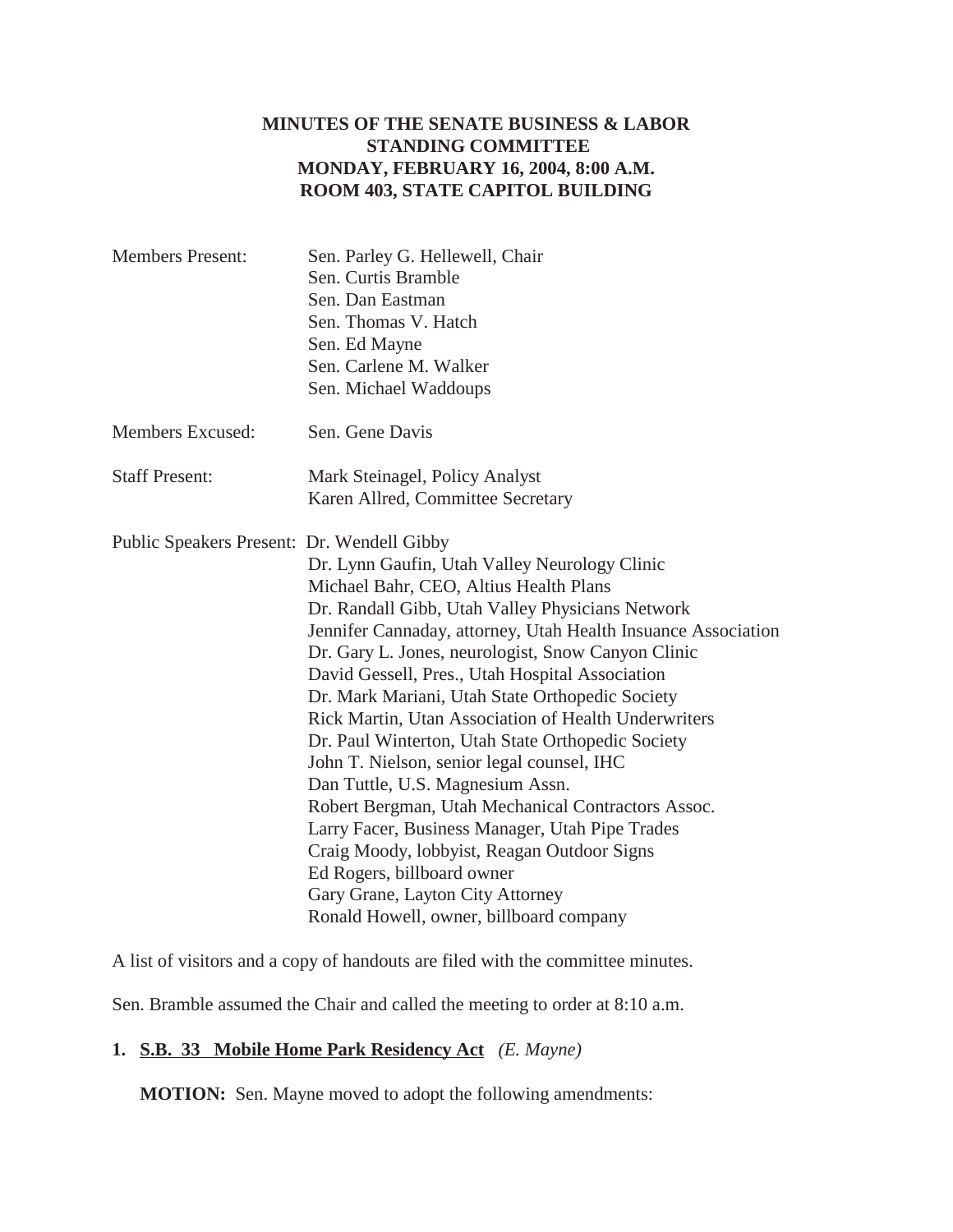- *1. Page 1, Lines 23 through 24:*
	- 23 This chapter does not prevent a city, county, or municipality from **[[ establishing**
	- **24 ordinances regulating a mobile home park ]] mediating and enforcing state statutes governing a mobile home park** .

The motion passed unanimously with Sens. Waddoups and Walker absent for the vote.

**MOTION:** Sen. Hatch moved to pass the bill out favorably.

The motion passed unanimously with Sens. Waddoups and Walker absent for the vote.

# **2. S.B. 216 Health Provider Reimbursement Amendments** *(P. Hellewell)*

**MOTION:** Sen. Hellewell moved to amend the bill as follows:

- *1. Page 2, Lines 50 through 51:*
	- 50 (d) Notwithstanding Subsection (2)(b), a health maintenance organization may impose
	- 51 a deductible on coverage of **a medical condition treated by** health care providers not under contract **with the health maintenance organization if the deductible is not greater than the deductible imposed on the same medical condition treated by health care providers whoare under contract with the health maintenance organization** .

Sen. Hellewell explained the bill assisted by Dr. Wendell Gibby.

Speaking in support of the bill were: Dr. Lynn Gaufin, Utah Valley Neurology Clinic; Dr. Randall Gibb, Utah Valley Physicians Network; Dr. Gary L. Jones, neurologist, Snow Canyon Clinic; Dr. Mark Mariani, Utah State Orthopedic Society; Dr. Paul Winterton, Utah State Orthopedic Society; and Dan Tuttle, U.S. Magnesium Association.

Speaking in opposition to the bill were: Michael Bahr, CEO, Altius Health Plans; Jennifer Cannaday, attorney, Utah Health Insurance Association; David Gessell, President, Utah Hospital Association; Rick Martin, Utah Association of Health Underwriters; and John T. Nielson, Senior Legal Counsel, IHC.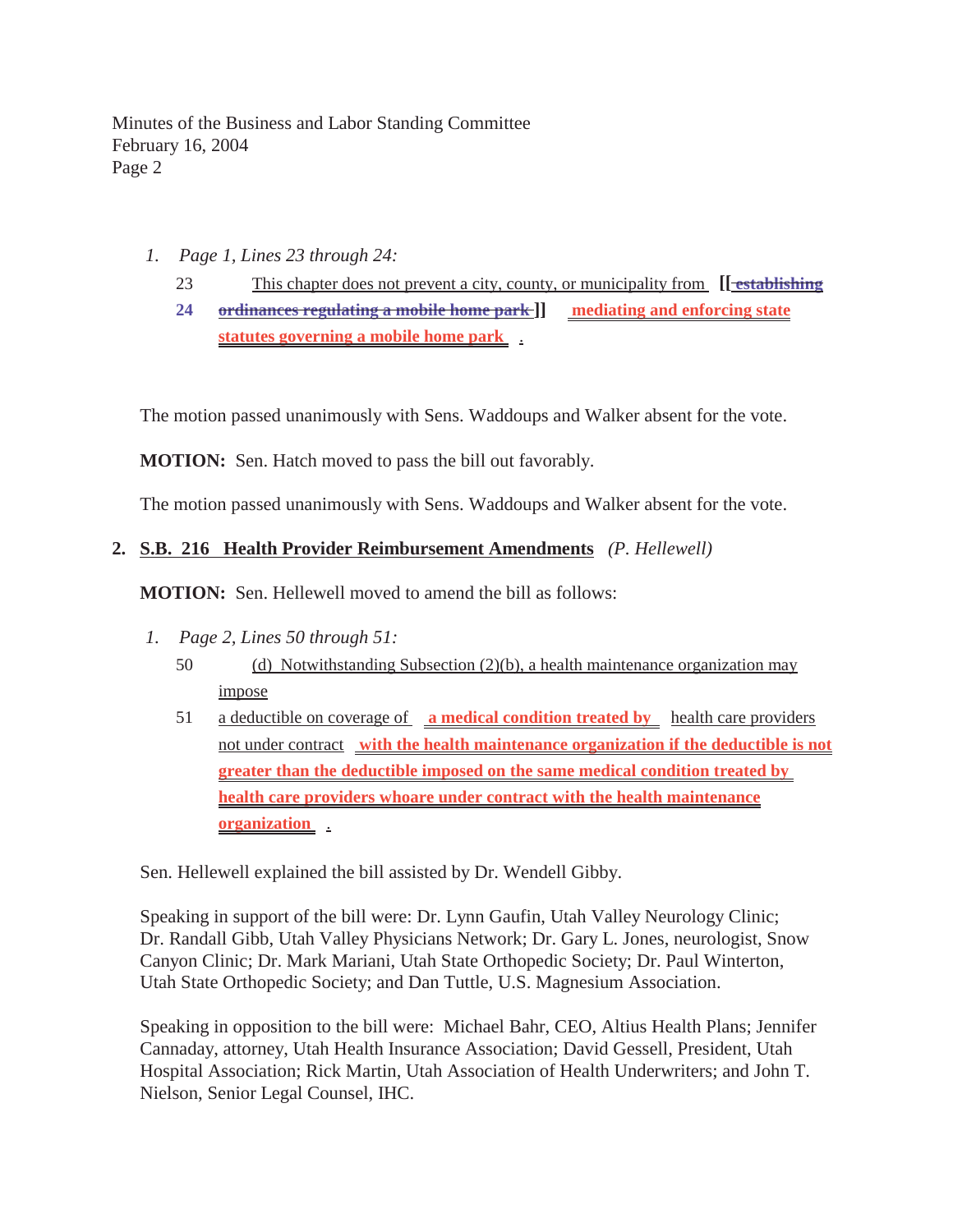**MOTION:** Sen. Hatch moved to pass the bill out favorably.

The motion passed unanimously with Sen. Mayne absent for the vote.

# **3. S.B. 194 Plumbing Apprentice Amendments** *(P. Hellewell)*

Sen. Hellewell explained the bill.

Robert Bergman, Utah Mechanical Contractors Association and Larry Facer, Business Manager, Utah Pipe Trades, spoke in opposition to the bill.

**MOTION:** Sen. Walker moved to table the bill.

The motion failed with Sens. Waddoups and Walker voting to Table the bill, Sens. Hellewell, Bramble, Eastman and Hatch voting in opposition and Sen. Mayne absent for the vote.

**SUBSTITUTE MOTION:** Sen. Hellewell moved to pass the bill out favorably.

The motion failed with Sens. Hellewell, Eastman and Hatch voting in favor, Sens. Bramble, Waddoups and Walker voting in opposition and Sen. Mayne absent for the vote.

**MOTION:** Sen. Hatch moved to amend the bill as follows:

- *1. Page 6, Lines 175 through 180:*
	- 175 (ii) the shop ratio increases to one journeyman to **[[ ten ]] five** apprentices on residential and
	- 176 commercial work that does not involve new construction if the journeyman is working for a
	- 177 plumbing service company. For purposes of this Subsection (27)(b)(ii), plumbing service
	- 178 company means a business entity that does at least 75% of its plumbing business repairing,
	- 179 servicing, or replacing existing plumbing fixtures as opposed to plumbing related to new
	- 180 construction. All on-the-job training shall be under circumstances in which the ratio of

The motion passed unanimously with Sen. Mayne absent for the vote.

**MOTION:** Sen. Hatch moved to pass the bill out favorably.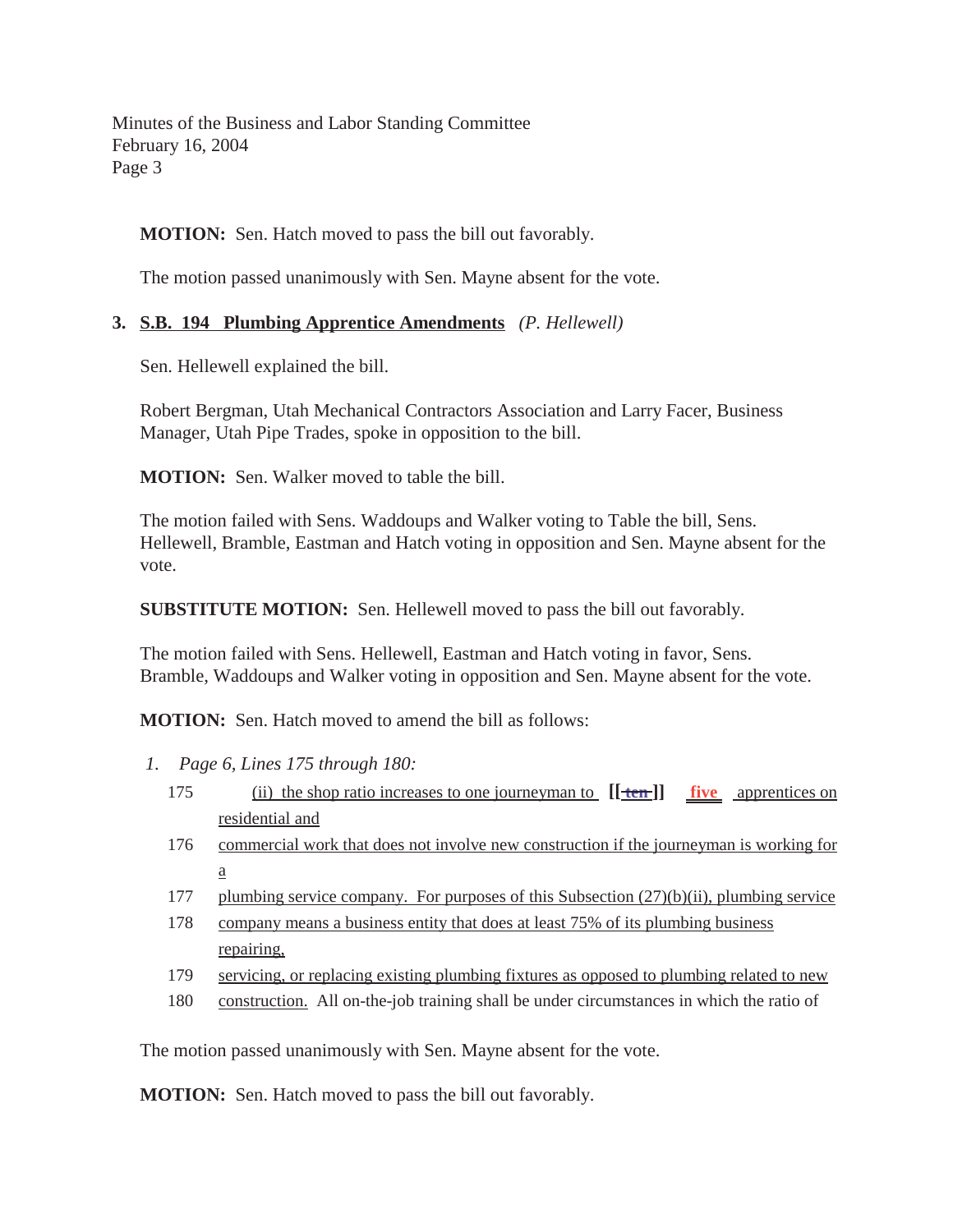The motion passed unanimously with Sen. Mayne absent for the vote.

Committee Chair Hellewell resumed the Chair.

### **4. S.B. 53 County and Municipal Zoning Regarding Billboards** *(M. Waddoups)*

Sen. Waddoups explained the bill and proposed the following amendments:

- *1. Page 3, Lines 69 through 82:*
	- 69 (4) Notwithstanding Subsections (2) and (3), a legislative body may remove a billboard
	- 70 without providing compensation if[,]:
	- 71 (a) the legislative body notifies the owner that the owner's billboard meets one or more
	- 72 of the conditions listed under Subsection  $(4)(c)$ ;
	- 73 (b) after 180 days following the notice under Subsection (4)(a), the owner has failed to
	- 74 remedy the condition or conditions; and
	- 75 (c) following the expiration of the 180-day period under Subsection (4)(b) and after
	- 76 providing the owner with reasonable notice of proceedings and an opportunity for a hearing,
	- 77 the legislative body finds, by clear and convincing evidence, that the billboard:
	- 78  $[(a)$  the  $[[+]]$  (i) applicant for a permit intentionally made a false or **misleading statement in his**
	- **79 application; [[ ]] ]** []
	- 80 **[(b) the billboard]**  $[[\underline{f} \underline{f}]$ ] **(ii)** is structurally unsafe;
	- 81 [(c) the billboard] **[[ (ii) ]] (iii)** is in an unreasonable state of repair; or
	- 82  $[(d)$  the billboard]  $[[\text{iii}]$   $(iv)$  has been abandoned for at least 12 months.

*2. Page 5, Lines 127 through 139:*

- 127 (4) Notwithstanding Subsections (2) and (3), a legislative body may remove a billboard
- 128 without providing compensation if  $\left[\frac{1}{2}\right]$ :
- 129 (a) the legislative body notifies the owner that the owner's billboard meets one or more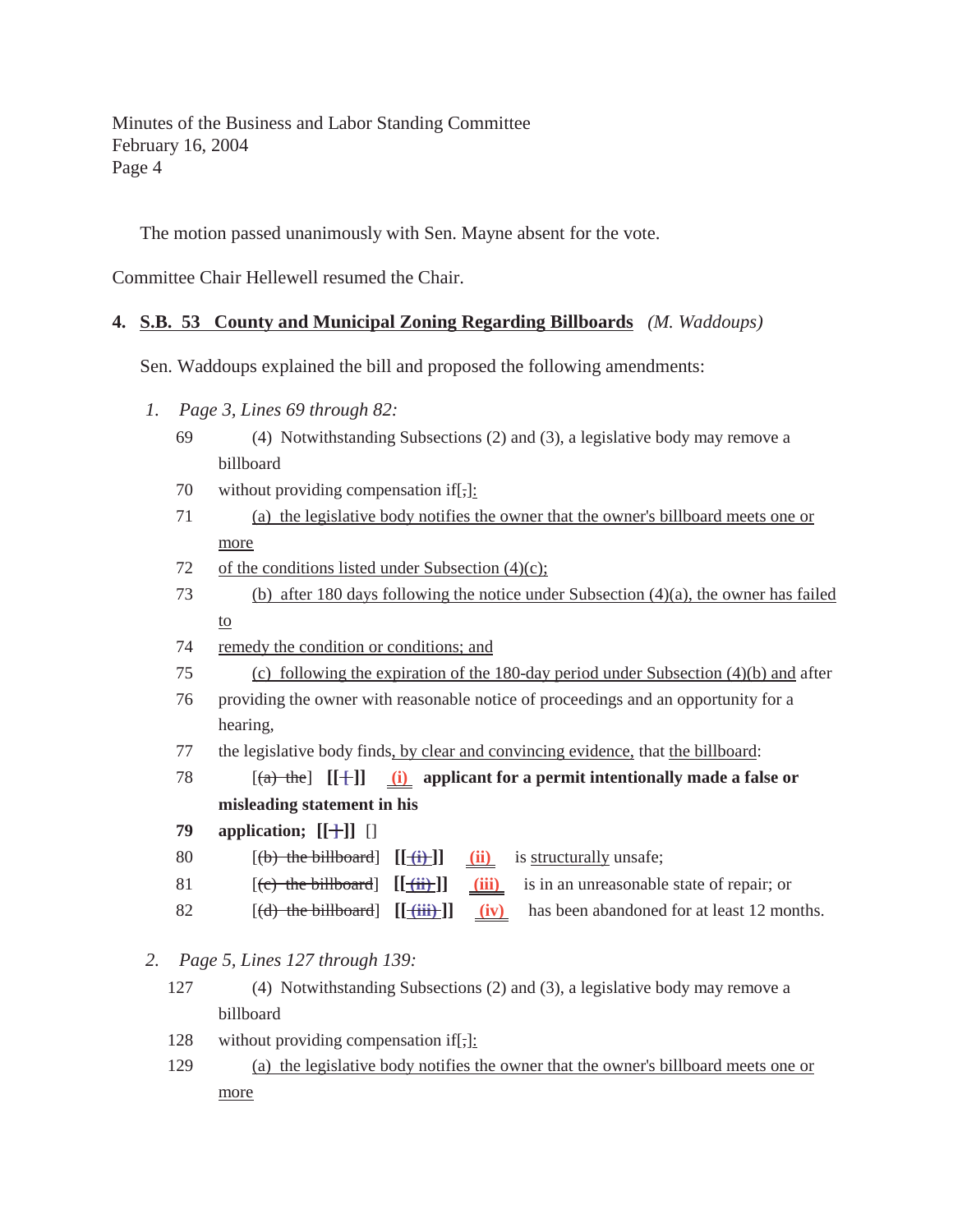- 130 of the conditions listed under Subsection  $(4)(c)$ ; 131 (b) after 180 days following the notice under Subsection (4)(a), the owner has failed to 132 remedy the condition or conditions; and 133 (c) following the expiration of the 180-day period under Subsection (4)(b) and after 134 providing the owner with reasonable notice of proceedings and an opportunity for a hearing, 135 the legislative body finds, by clear and convincing evidence, that the billboard: 136  $[(a)$  the  $[[+]]$  (i) applicant for a permit made a false or misleading **statement in his application;**  $[[\ ]\ ]$ 137 [(b) the billboard] **[[ (i) ]] (ii)** is **structurally** unsafe; 138 [(c) the billboard] **[[ (ii) ]] (iii)** is in an unreasonable state of repair; or
- 139  $[(d)$  the billboard  $[[iii]$   $(iv)$  has been abandoned for at least 12 months.

The motion passed unanimously with Sen. Mayne absent for the vote.

Craig Moody, lobbyist, Reagan Outdoor Signs, further explained the bill.

Gary Grane, Layton City Attorney, and Ronald Howell, billboard sign company owner, spoke in opposition to the bill.

**MOTION:** Sen. Waddoups moved to hold the bill and place it first on the next agenda.

The motion passed unanimously with Sen. Mayne absent for the vote.

#### **5. S.B. 178 Mortgage Broker Amendments** *(M. Waddoups)*

**MOTION:** Sen. Waddoups moved to adopt **1st Sub. S.B. 178** and place it second on the next agenda.

The motion passed unanimously with Sen. Mayne absent for the vote.

#### **6. S.B. 176 Financial Institution Amendments** *(J. Valentine)*

**MOTION:** Sen. Walker moved to adopt **1st Sub. S.B. 176** and place it third on the next agenda.

The motion passed unanimously with Sen. Mayne absent for the vote.